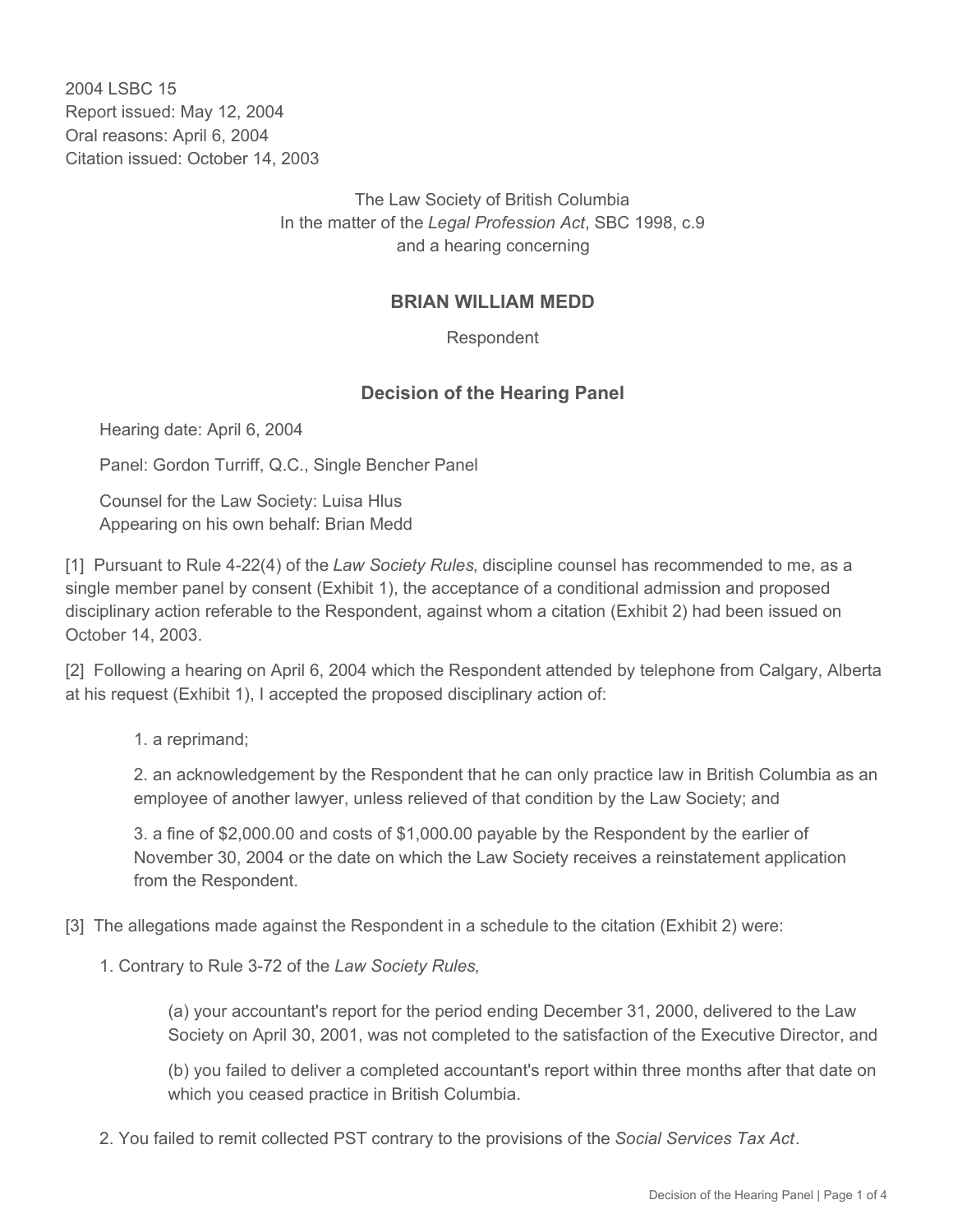3. You failed to remit collected GST contrary to the provisions of the *Excise Tax Act*.

[4] The Respondent admitted the allegations in a letter dated August 3, 2003 to the Law Society (Exhibit 3, Attachment 15) and signed an Agreed Statement of Facts dated February 24, 2004 as follows:

1. Brian W. Medd is a former member of the Law Society of British Columbia. Mr. Medd is thirty-seven years old.

2. Mr. Medd was called to the Alberta Bar on July 7, 1992 and has been an active member since. Mr. Medd was called to the British Columbia Bar on August 20, 1996. From September 30th, 1996 to July 1st, 2001, Mr. Medd practiced law in British Columbia as a sole practitioner under the name of Medd & Company. From July 1st, 2001 to January 2nd, 2002, Mr. Medd was a non-practicing member of the Law Society of British Columbia. His British Columbia membership ceased for non-payment of fees on January 1st, 2002.

## **Citation Count 1**

3. On April 30th, 2001, the Law Society received Mr. Medd's Form 47 Accountant's Report for the 12-month period ending December 31st, 2000 (the "Year 2000 Form 47")(Attachment 1).

4. The Year 2000 Form 47 accountant, Joan Heaver, noted a series of exceptions, including:

a) debit balance on three client files;

b) Ms. Heaver was not provided with deposit books and could not follow the flow of funds from trust clients;

c) non-trust books were not made available to Ms. Heaver;

d) Mr. Medd was using his trust account to manage accounts receivable;

e) two bank errors from the previous fiscal period had not been dealt with in the fiscal period ending December 31st, 2000;

f) on a few occasions, an associate lawyer of Medd &

Company working from a different office location made

deposits to the trust account without so informing Mr. Medd, resulting in the deposits not being credited to the client's trust account and not recorded in the appropriate accounting records; and

g) Ms. Heaver was not provided with the actual files of clients selected for examination, only with invoices and computer printouts of client trust activity.

5. On June 12th, 2001, the Law Society wrote to Mr. Medd about the exceptions to his Year 2000 Form 47, and sought further information. **(Attachment 2)**. The Law Society followed up with letters dated July 9th, 2001 (**Attachment 3**), and August 9th, 2001 (**Attachment 4**).

6. On September 5th, 2001, Mr. Medd wrote to the Law Society responding to the queries about his Year 2000 Form 47, advising of his election to become a non-practicing member and offering his undertaking not to engage in the practice of law ( Attachment 5 ).

7. Mr. Medd acknowledges that his Year 2000 Form 47 was deficient.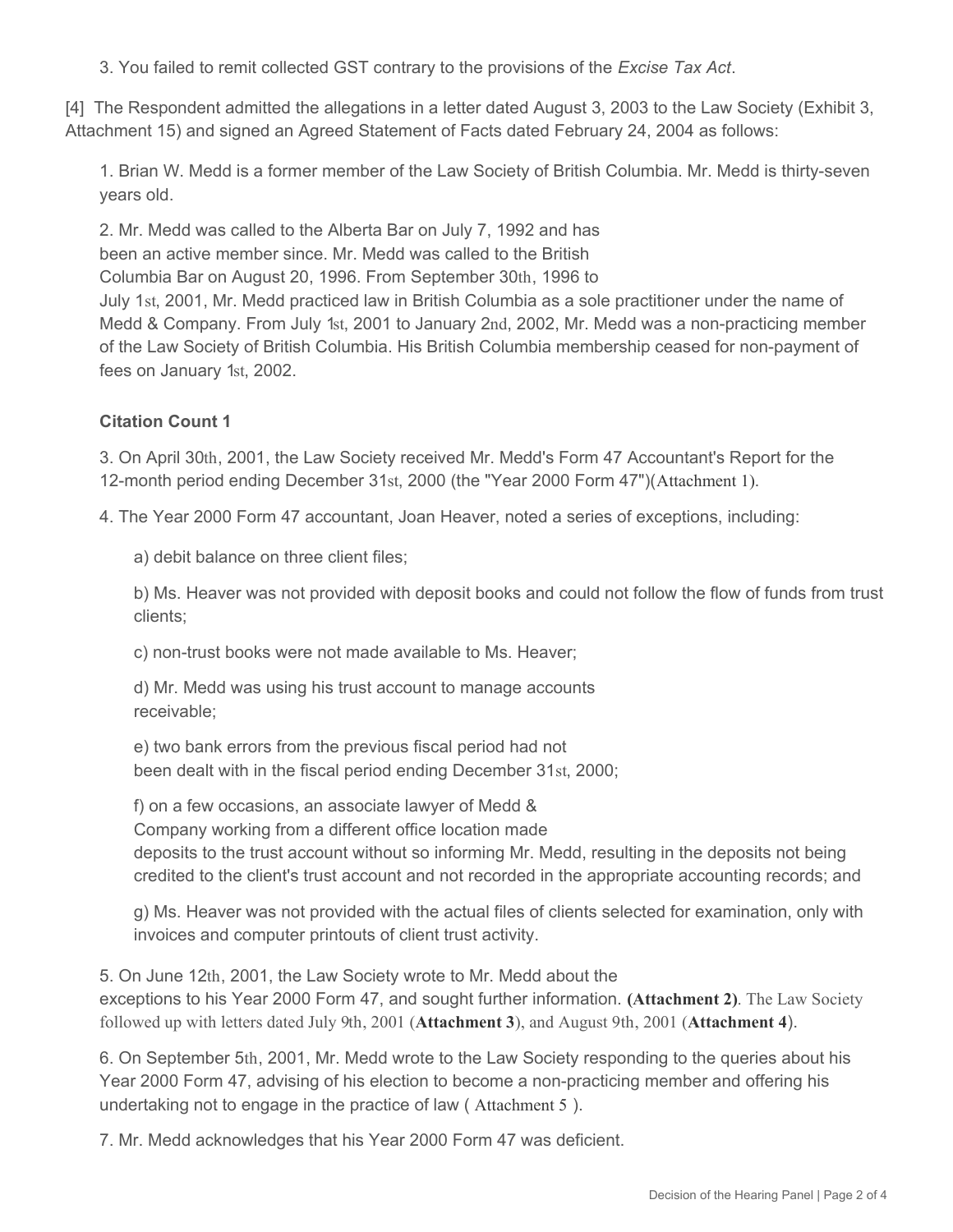8. On October 23rd, 2001 the Law Society received from Mr. Medd his Application for Exemption from Professional Liability Insurance and his Application for Non-Practicing Membership (Attachment 6).

9. On October 31st, 2001, the Law Society notified Mr. Medd that his request for a change in membership status triggered a requirement under Rule 3-72 to complete and deliver a final Form 47 Accountant's Report for the period January 1st, 2001 to June 30th, 2001, or to the closure of his trust accounts (the "Terminal Form 47"). Mr. Medd was granted until November 30th, 2001 to complete his reporting (Attachment 7).

10. On December 4th, 2001, the Law Society followed up on its request that Mr. Medd deliver a Terminal Form 47 (Attachment 8).

11. On February 28th, 2002, the Law Society advised Mr. Medd of the following outstanding matters relating to his Form 47 Accountant's Reports (**Attachment 9**):

(a) by March 31st, 2002, confirmation that Mr. Medd's accountant has been provided with all books and records for review from the period ending December 31st, 2000;

(b) the closure of Mr. Medd's trust account as soon as possible; and

(c) a Terminal Form 47 Accountant's Report by March 31st, 2002.

12. A further extension to April 30th, 2002 was granted by a follow up letter from the Law Society dated April 11th, 2002 (Attachment 10).

13. To date, Mr. Medd has failed to address subparagraphs (a) and (c) of paragraph 11 above, which failure he admits constitutes professional misconduct.

## **Citation Counts 2 and 3**

14. On September 26th, 2001, the Law Society received Mr. Medd's notice that he made an assignment under the *Bankruptcy and Insolvency Act* as of September 5th, 2001 (Attachment 11).

15. According to Mr. Medd's Statement of Affairs, Liabilities, and Information relating to the affairs of the bankruptcy, Mr. Medd was indebted to the Canada Customs and Revenue Agency ("CCRA") for outstanding G.S.T. remittances ( Attachment 12).

16. On February 26th, 2003, the Law Society sought further particulars from Mr. Medd respecting his indebtedness to CCRA and as to the issues of monies owing for P.S.T. to the Ministry of Finance for the Province of British Columbia ( Attachment 13).

17. On June 13th, 2003, the Law Society received Mr. Medd's response to various outstanding matters, including the provision of the Year 2000 Form 47, the Terminal Form 47, and outstanding G.S.T. and P.S.T. payments ( Attachment 14).

18. Mr. Medd admits that he had at no time registered with the Province of British Columbia under the *Social Services Tax Act*, and that he made no remittances to the Province of British Columbia for P.S.T. which he collected on his accounts for legal services rendered.

19. Mr. Medd admits that his failure to remit collected P.S.T. contrary to the provisions of the *Social*